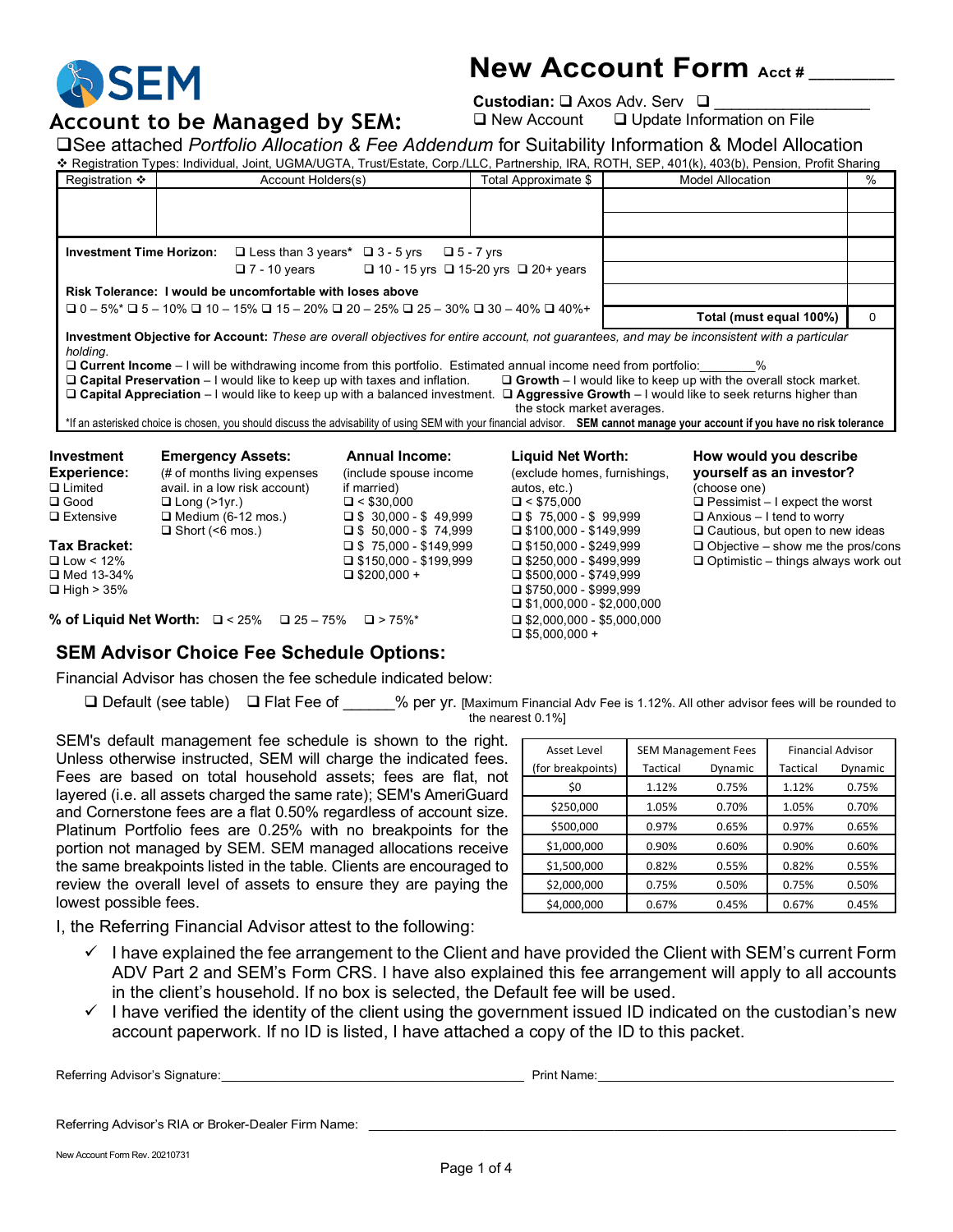# **Disclosure Statement / Financial Advisor Fees**

And Acknowledgment of Receipt of Disclosure Documents Pursuant to the Investment Advisor's Act of 1940, Rule 206(4)-3

Strategic Equity Management, Inc., an Arizona corporation DBA SEM Wealth Management ("SEM"), is registered as an investment adviser with the SEC under the Investment Advisers Act of 1940. The Securities and Exchange Commission ("SEC") requires that anyone who refers any person to a registered investment adviser must provide those persons with a written statement disclosing the relationship between the referring party and the investment adviser. This is SEM's disclosure statement under the Investment Advisor's Act as required by SEC Rule 206(4)-3 to be provided to any client or prospective client referred to SEM before they establish a relationship with SEM as their investment adviser. The Referring Advisor listed on the previous page is the firm your financial advisor is paid through.

This is to inform you that the financial advisor is not employed or affiliated in any way with SEM, other than as described in this letter. The financial advisor has agreed to present the advisory services offered by SEM and has or may assist in establishing your client relationship with SEM. No investment management agreement with any client or prospective client shall become effective unless and until it is accepted by SEM at its offices in New Kent, Virginia.

The referral services provided by the financial advisor include making any introductions and providing information and material about the advisory services and programs of SEM. Only SEM approved sales material may be used, and copies have been provided to clients or prospective clients.

Services may also include periodic contacts about investment performance, reviews, or other information as may be requested or required to assist in understanding SEM's services or establishing an advisory relationship or providing/updating client information on behalf of SEM.

For the term of each client's advisory relationship with SEM, and according to a written agreement between Referring Advisor and SEM, Referring Advisor will be compensated under a "Shared Fee" option, in which SEM will pay Referring Advisor their portion of the fee as selected in the "Advisor Choice Fee Schedule" below based on assets under management. The referral fee will be paid from the management fee received and retained by SEM from the client's account. The financial advisor is then paid by the Referring Advisor. The compensation paid to Referring Advisor by SEM is for the solicitation services and for referring the client to SEM and covers any expenses for these efforts. The compensation for these services is paid by SEM primarily from the management fees earned. [DS RevDate: 20190215]

### **ACKNOWLEDGEMENT OF UNDERSTANDING:**

In consideration of establishing an account with SEM, I hereby affirm my understanding of the following indicated by my signature below:

- All investments carry risk of loss of principal and/or purchasing power. Neither SEM nor its representatives can make or fulfill any guarantee of a return on or of my principal.
- I am encouraged to read any prospectus given to me before making an investment.
- Historical performance data presented for an investment are not indicative of future results which may prove better or worse, depending on economic, political, and market events.
- SEM does not vote proxies on behalf of clients.
- Upon my incapacitation or death, management will continue until an authorized agent has been appointed and submitted change instructions or until the custodian freezes the account for lack of authorized agent, whichever occurs first.
- I acknowledge receipt of the Program Report(s) and/or Program Overview(s) describing my particular investment(s). I represent only SEM approved sales material has been used and I have received copies of all materials used.
- I agree to receive all communications from SEM electronically to the email address listed below, on the included Axos account application, or listed in Liberty. If no email address is provided, SEM will send communications to the address on file. I can opt out at any time by notifying SEM at the address below.
- I acknowledge receipt of SEM's Privacy Policy Statement.
- I acknowledge receipt of SEM's 408(b)(2) Disclosure Summary for employer sponsored retirement plans subject to ERISA.
- I acknowledge receipt of SEM's Management Fee and Acceptance of Risk Policy.
- I acknowledge receipt of the Disclosure Statement. This acknowledgement confirms for SEC purposes that I have received this information and have been informed about the Referring Advisor fee arrangement between the two firms described on Page 1 and 2 of this application.
- I acknowledge receipt of SEM's Firm Brochure, Part 2 of Form ADV, as currently on file with the Securities and Exchange Commission.
- I have read and understand SEM's Form CRS Relationship Summary, ADV Part 3, as currently on file with the Securities and Exchange Commission.
- It is my responsibility to inform my financial advisor if there are any changes in my financial situation or investment objectives.

Email Address:

 $\_$  , and the state of the state of the state of the state of the state of the state of the state of the state of the state of the state of the state of the state of the state of the state of the state of the state of the Print Name **Contract Contract Account Holder Signature** Contract Contract Contract Contract Date

 $\_$  , and the state of the state of the state of the state of the state of the state of the state of the state of the state of the state of the state of the state of the state of the state of the state of the state of the Print Name Date Name Account Holder Signature Controller Account Holder Signature Date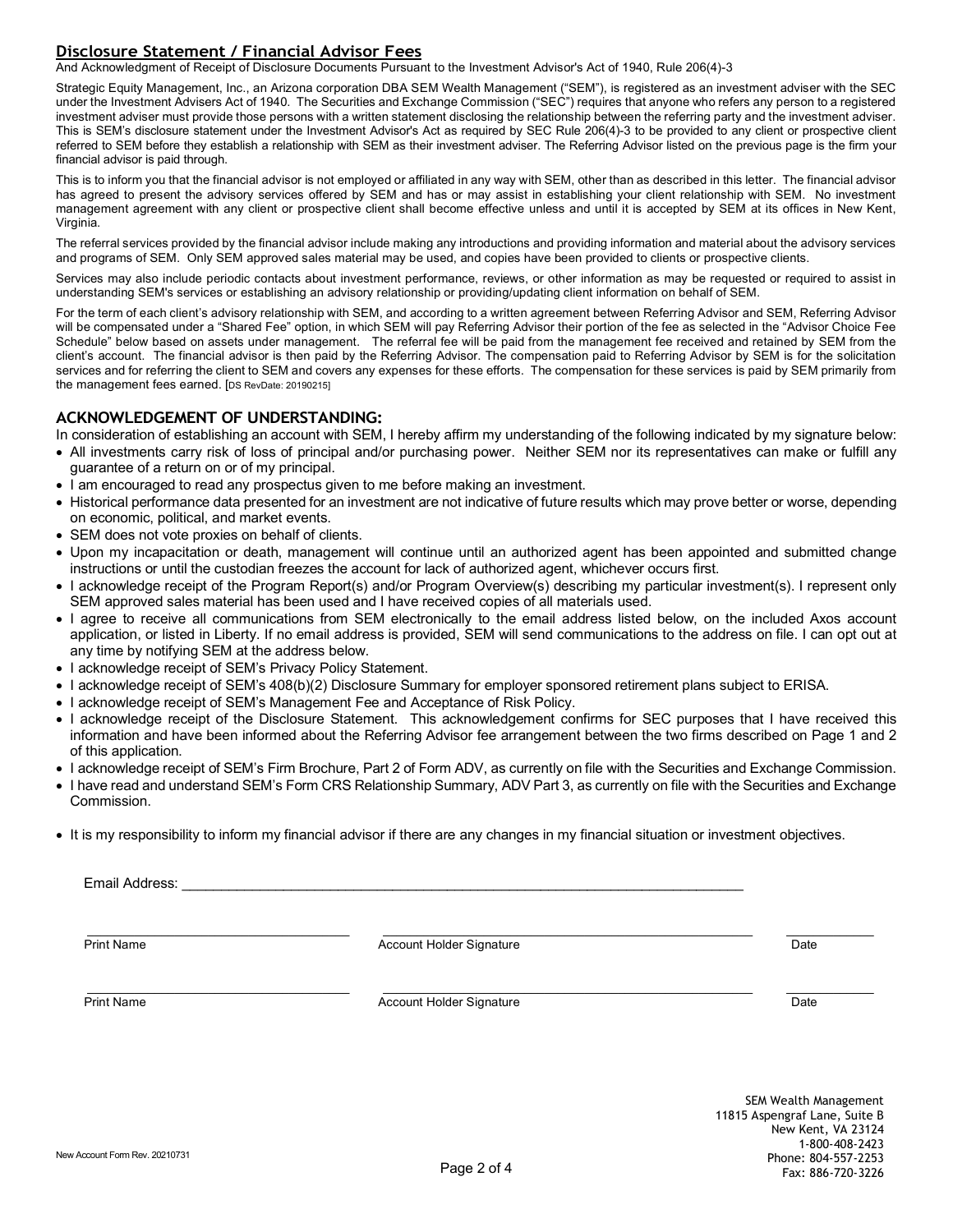# Privacy Policy Statement

*This policy is provided in accordance with Title V of the Gramm-Leach-Bliley Act and Regulation S-P.*

Your privacy is important to us. Under federal law you have a right to know what information is being collected about you and how that information will be used. SEM.'s goal is to protect your privacy. To conduct regular business, we may collect nonpublic personal information from sources such as:

- Information reported by you on applications or other forms you provide to us
- Information about your transactions with us, our affiliates, or others

However, SEM. does not share or disclose any nonpublic personal information about its current or former customers, except as permitted by law. All information will remain confidential.

#### Information Safeguarding

SEM will internally safeguard your nonpublic personal information by restricting access to only those employees who provide products or services to you or those who need access to your information to service your account. In addition, we will maintain physical, electronic and procedural safeguards that meet federal and/or state guidelines to guard your nonpublic personal information.

# Section 408(b)(2) Disclosure Summary

## **SERVICES**

SEM, as a registered investment advisor, provides the services described below to those client accounts that are subject to ERISA. SEM as a fiduciary provides investment supervisory services, also known as asset management services, on a discretionary basis.

#### **DIRECT COMPENSATION**

For these services, SEM receives compensation from plan participant accounts in the form of investment management fees. Annual fees are based on a percentage of assets under management as follows. Client assets are totaled and charged the fee for the respective account based on that total amount. Fees are based on the account value at the end of each calendar quarter. A time-pro-rated adjustment is made to the fee basis to an account for any additions or withdrawals made to the account during the quarter. The annual fee is invoiced in arrears on a quarterly basis. The percentage charge depends on the value of assets under management for which details can be found in the Fees and Compensation section located in SEM's Disclosure Statement (ADV Part 2) a[t www.SEMWealth.com.](http://www.stratequity.com/) A Client may terminate our agreement at any time by notifying SEM in writing and paying the rate for the time spent on the investment advisory engagement prior to notification of termination.

#### **INDIRECT COMPENSATION**

SEM participates in Axos Advisor Services (Axos) institutional customer program and Advisor may recommend Axos to Clients for custody services. There is no direct link between Advisor's participation in the program and the investment advice it gives to its Clients, although Advisor receives economic benefits through its participation in the program. These benefits include the following products and services (provided without cost or at a discount): receipt of duplicate Client statements and confirmations; research related products and tools; consulting services; access to a trading desk serving Advisor participants; access to block trading (which provides the ability to aggregate securities transactions for execution and then allocate the appropriate shares to Client accounts); the ability to have advisory fees deducted directly from Client accounts; access to an electronic communications network for Client order entry and account information; access to mutual funds with no transaction fees and to certain institutional money managers; and discounts on compliance, marketing, research, technology, and practice management products or services provided to Advisor by third party vendors.

SEM also receives from Axos certain additional economic benefits ("Additional License Services") that may or may not be offered to any other independent investment Advisors participating in the program. Axos provides the Additional Services to Advisor in its sole discretion and at its own expense, and Advisor does not pay any fees to Axos for the Additional Licensed Services.

## ERISA Fiduciary

To the extent Adviser renders the Services with respect to assets of the Client held in an account that is part of an employee benefit plan described in section 3(3) of ERISA, held in an account that is part of any other plan described in Section 4975(e)(1)(A) of the Internal Revenue Code of 1986, as amended (the "Code"), or held in an individual retirement account or other account described in Code Sections 4975(e)(1)(B) through (F), the following provisions shall apply:

- The Services are authorized by the governing documents of the plan or account described above;
- Adviser shall not act as or assume the responsibilities of a plan or account trustee, administrator, or recordkeeper;
- Adviser shall not have any discretion to interpret the plan or its governing documents, or to determine eligibility to participate in the plan or account; and
- Adviser acknowledges that it is a fiduciary, shall render prudent investment advice that is in Client's best interest, shall avoid making misleading statements, and shall receive no more than reasonable compensation.

## Management Fee and Acceptance of Risk

In consideration for the services rendered under this agreement, the above signed client agrees to pay Strategic Equity Management, Inc., an Arizona Corporation DBA SEM Wealth Management ("SEM"), a management fee (maximum fee 2.25% annually) based on a percentage of the client's total net assets under management in the client's account ("the management fee"). The management fee will